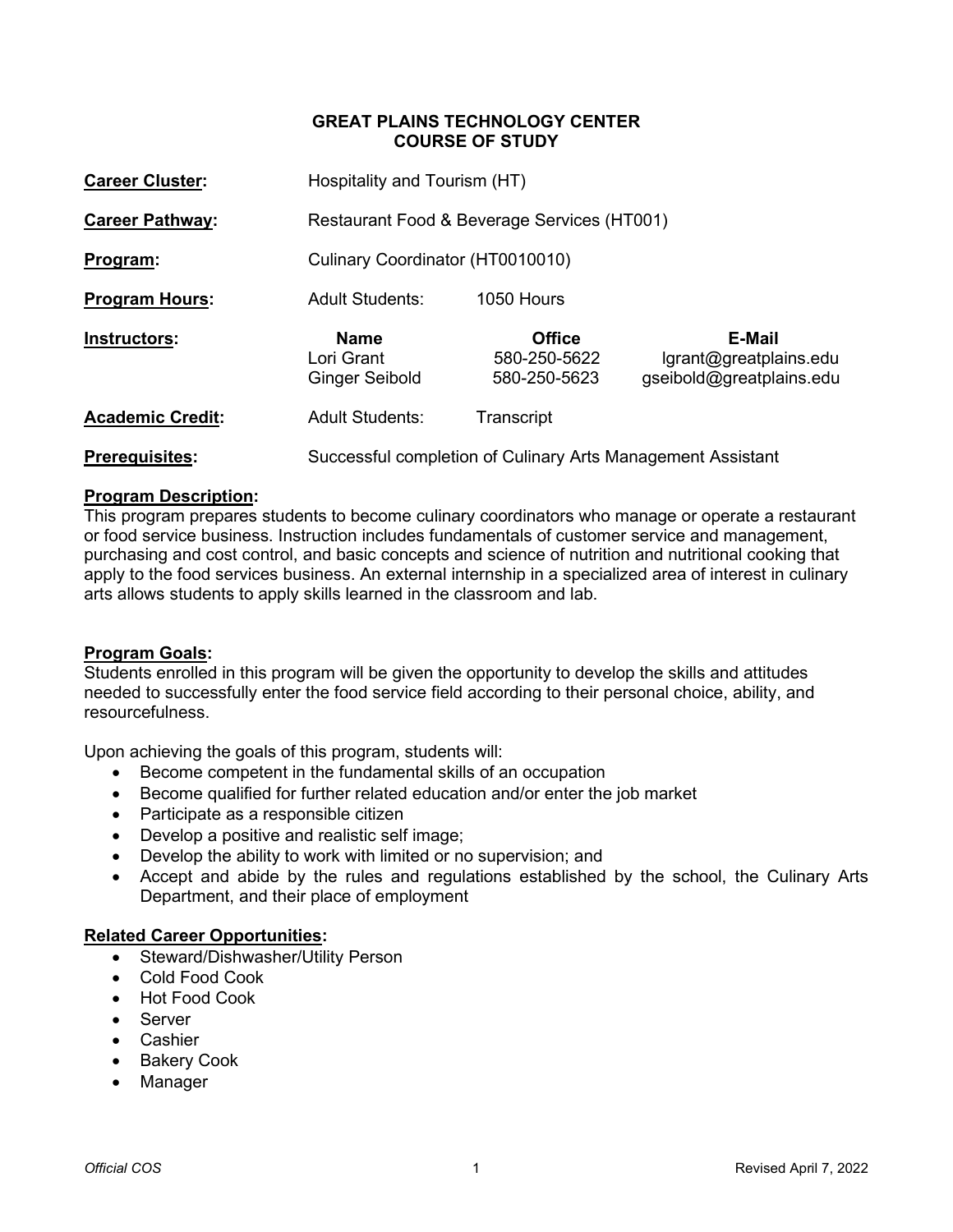# **Program Objectives:**

After successful completion of this program, the student will be able to:

- Demonstrate appropriate safety practices as indicated by food service industry standards.
- Demonstrate an understanding of basic nutrition.
- Demonstrate appropriate customer service skills.
- Prepare and serve meals in accordence with industry standards.
- Develop management skills inherent to the culinary arts field.

# **DESCRIPTION OF COURSES**

**Course # Course Name ADT ADL ADL ADL ADL Total** 

# **FC00053 Pastry and Baking for the Chef 50 100 150**

This course emphasizes the basic formulas, fundamentals and procedures, proper terminology, equipment and utensils. Additional emphasis will be placed on production of pies, cakes, variety breads, fillings, sweet dough and dessert specialty items.

## **FC00050 Culinary Arts Practicum I 50 100 150**

In this course, students will gain practical lab experience in the area of soups, vegetables, salad dressings, sandwiches, as well as breakfast preparation.

# **FC00051 Culinary Arts Practicum II 50 100 150**

The students will gain practical lab experience preparing stocks and sauces, cooking meats, poultry, fish, shellfish, salads, hors d'oeuvres, and garnishes.

## **FC00058 Food Service Management I 25 50 75**

In this course, the student will learn and develop skills that will help them in problem-solving, communication, and planning.

## **FC001GP Food Service Management II 42 83 125**

In this course, the student will learn and develop skills that will help them in problem-solving, communication, and planning.

# **FC00057 Cost Control and Revenue Management 33 67 100**

This course presents effective methods and principles for purchasing and cost control in the foodservice. Students will learn how to accurately price goods and services, control costs, and maximize profits at all types of restaurants and foodservice businesses.

# **FC00066 Nutrition 33 67 100**

The basic concepts and science of nutrition and nutritional cooking are explored in detail including the descriptions and uses for vitamins, minerals, fats, carbohydrates, proteins, phytochemicals, flavonoids and anti-oxidants for human health and fitness. The concepts of health and nutrition, nutrient retention, nutritional cooking techniques, nutritional menu planning and other nutritional concepts applied to professional cooking are fully explored.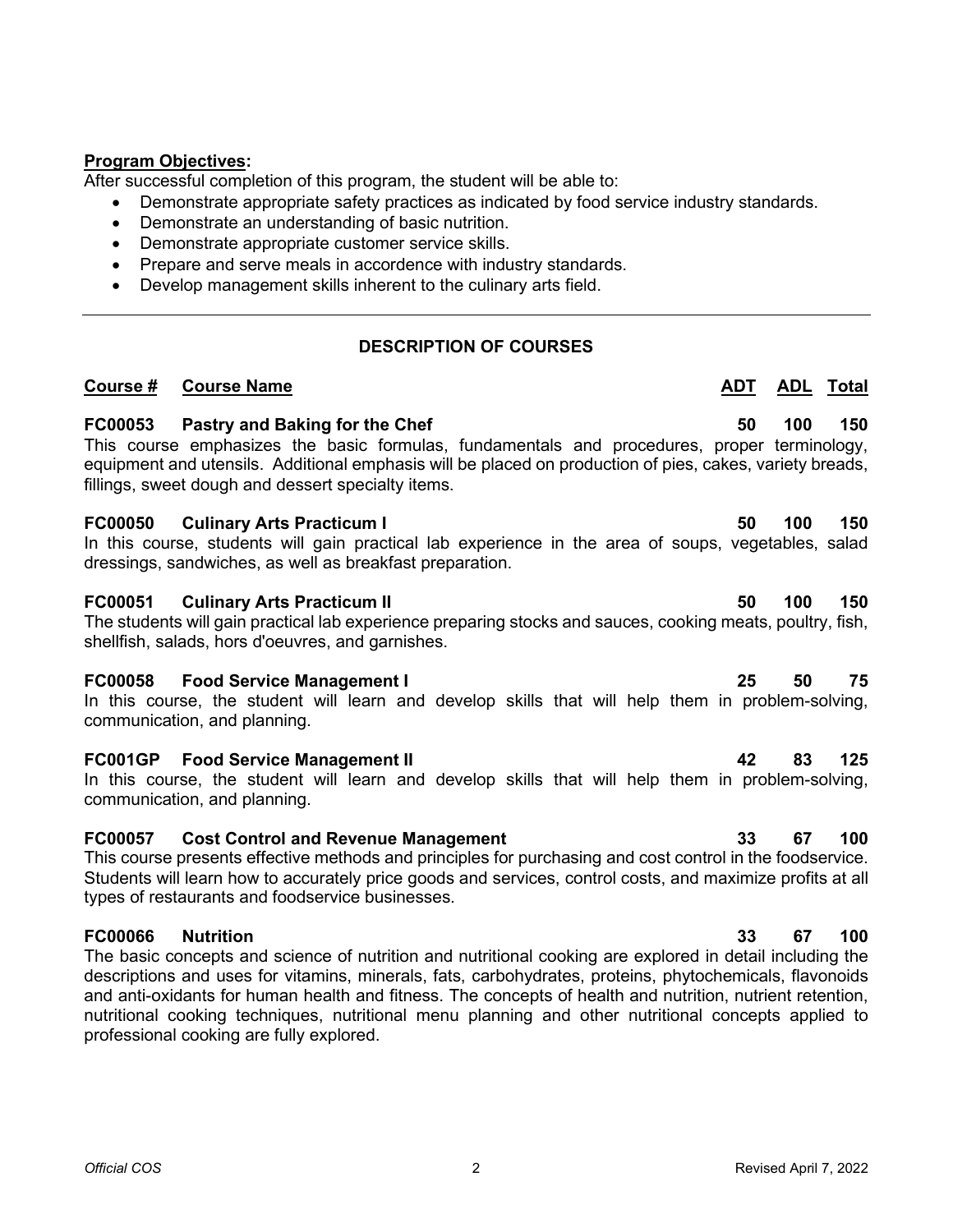## **Grading Scale:**

# **FC00069 Culinary Arts Internship I 33 67 100**

This is a work based learning experience in which a three-way partnership is established between the school, an employer or business, and the student for the purpose of providing practical education to the student through productive work opportunities. Experiences take place in a workplace setting and offer teachers and students the opportunity to see a relationship between school courses and career choices.

# **FC00229 Culinary Arts Internship II 33 67 100**

This is a work based learning experience in which a three-way partnership is established between the school, an employer or business, and the student for the purpose of providing practical education to the student through productive work opportunities. Experiences take place in a workplace setting and offer teachers and students the opportunity to see a relationship between school courses and career choices. This would be the second internship for a student.

| <b>Program Total:</b> | <b>Theory</b> | Lab | Total |
|-----------------------|---------------|-----|-------|
| <b>Adult Student:</b> | 349           | 701 | 1050  |
|                       |               |     |       |

# **Evaluation Policy:**

# **Employability Grades (100 points per week; 50% of final grade)**

The employability skills grade is based on 20 points per day (which may include: attitude, attendance, safety, punctuality, cooperation, participation, clean-up, class preparation, school/classroom rules, and time management). Points will be deducted if these responsibilities are not met at the instructor's discretion. Students will be allowed to make up unearned employability points for **excused** absences only. Full credit will be given for assignments/tests that have been made up (see Student Handbook).

# **Performance Grades (20% of final grade)**

- Live projects
- Performance or skill tests
- Homework
- Written Assignments

# **Test Grades (30% of final grade)**

- Test grades will be based on a 100-point scale.
- Test grades include written and/or skills tests.
- A test will be given for each unit of instruction.
- Tests are to be taken as a unit is completed.
- Tests must be completed within allotted time.

# **Final Grade (9 Weeks Period)**

9-weeks grade will be calculated by averaging grades in each category and summing each category according to their assigned weight. Progress reports will be sent to home schools at six and twelve-week intervals each semester as required or requested. Grades are accessible online at<http://sonisweb.greatplains.edu/studsect.cfm>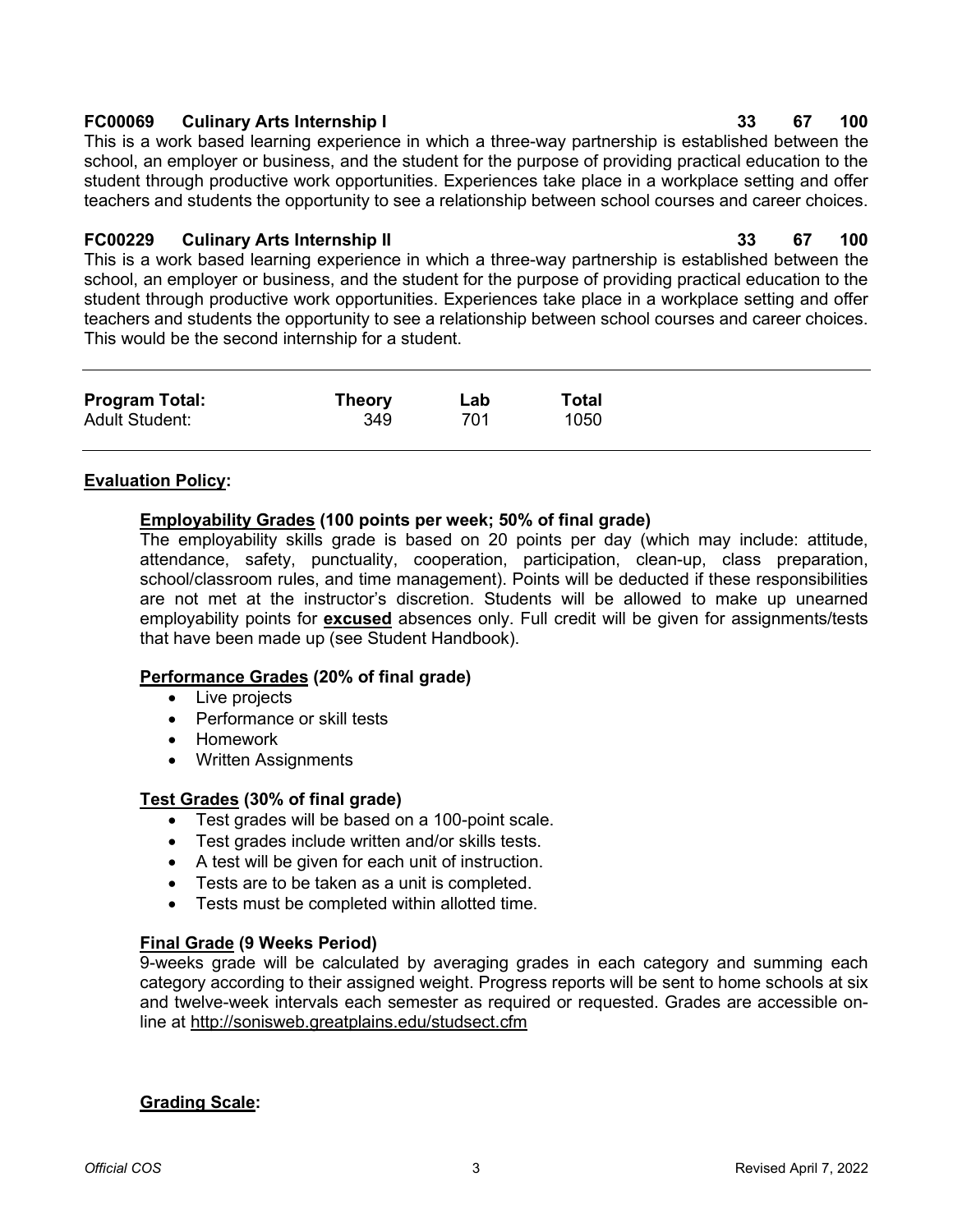The grading scale as adopted by the Board of Education is as follows:

 $A = 90 - 100$  $B = 80 - 89$  $C = 70 - 79$  $D = 60 - 69$  $F = Below 60$ W = Withdrawn I = Incomplete N = No Grade (Refer to Student Handbook)

# **Make-Up Work Policy:**

**All Make-Up Work Is The Responsibility Of The Student.** Make-up work will be handled as specified in the Student Handbook. Please be sure to read and understand all student policies, especially makeup of assignments, tests and employability due to absences. Students should always arrange for any make-up work with the instructor as per the Student Handbook. Students should keep track of his or her progress and grades.

# **Attendance Policy:**

For specific information related to attendance and tardiness refer to the Student Handbook. Students should keep a written record of their absences and tardiness.

## **Course Requirements and Expectations:**

The general course requirements and expectations include:

- Students must adhere to the policies and procedures in the GPTC Student Handbook
- Students are required to wear appropriate class uniform.
- Demonstrate appropriate safety practices as indicated by food service industry standards.
- Demonstrate proper use of kitchen tools and equipment utilized in the culinary arts field.
- Speak clearly and courteously to customers, coworkers, supervisors, and professionals.
- Demonstrate an understanding of basic nutrition.
- Demonstrate appropriate customer service skills.
- Demonstrate fundamental math skills.
- Prepare and serve meals in accordance with industry standards.

## **Student Behavior Includes:**

- Students are expected to be in class on time.
- Students are required to wear appropriate class uniform.
- Students must adhere to the policies and procedures in the GPTC Student Handbook.
- Students should dress and groom appropriately for the job they are being trained.

*NOTE: For additional information or questions regarding the GPTC School policies and procedures, please refer to the Student Handbook and/or the Instructor.*

## **Industry Alignments:**

- National Restaurant Association (ProStart)
- American Culinary Foundation (Culinary Concepts)
- National Restaurant Association Educational Foundation